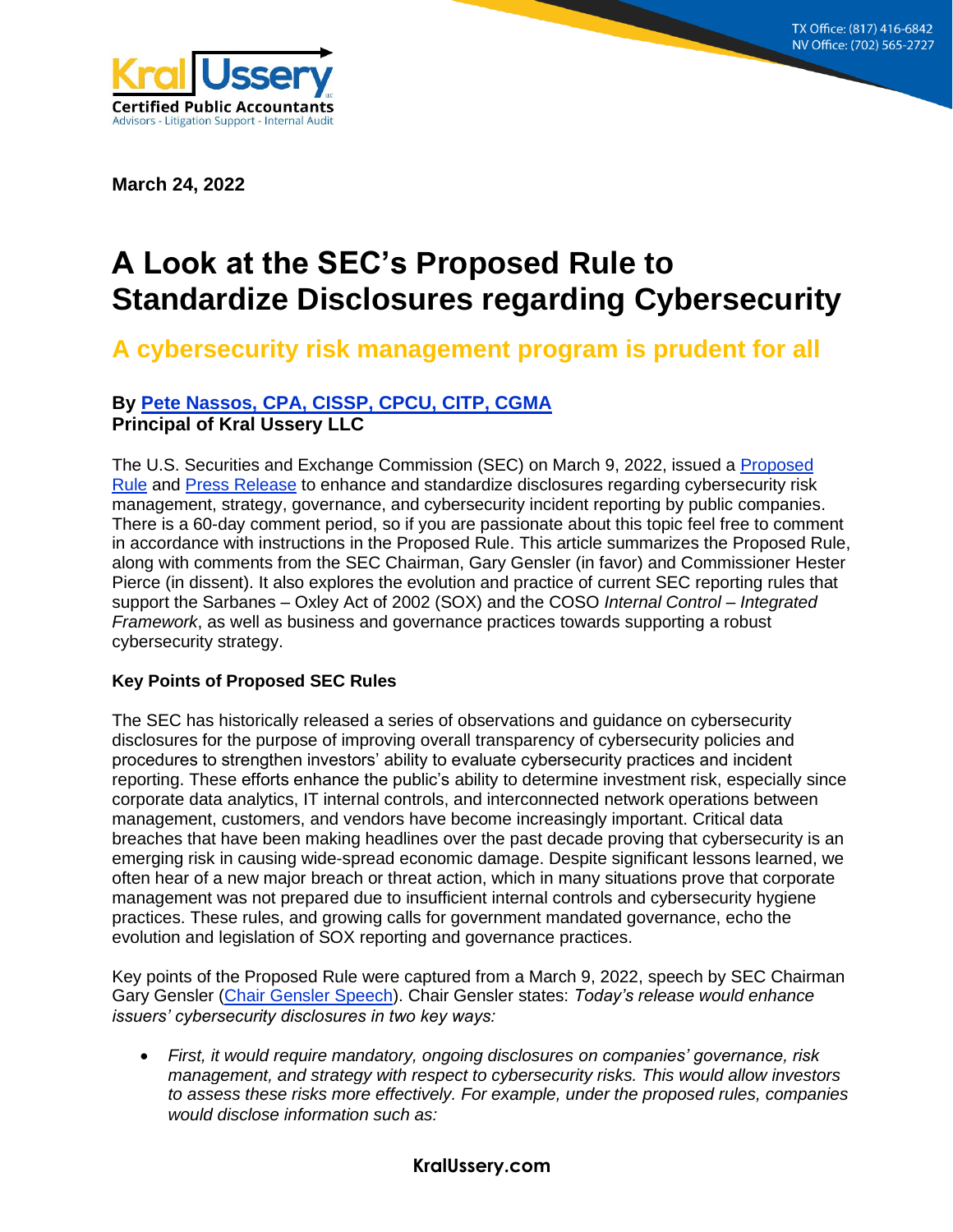

- o *management's and the board's role and oversight of cybersecurity risks;*
- o *whether companies have cybersecurity policies and procedures; and*
- o *how cybersecurity risks and incidents are likely to impact the company's financials.*
- *Second, it would require mandatory, material cybersecurity incident reporting. This is critical because such material cybersecurity incidents could affect investors' decisionmaking.*

Specific proposed rules from the SEC's March 9, 2022, release include:

- Material data breach to be publicly reporting within 4 days
- More detailed reporting about the attack, especially about the nature of the data breached or locked up by ransomware
- Improved periodic SEC 8-K filings regarding:
	- o Cyber risk management
	- o Governance (including board level cyber expertise)
	- o Strategy to mitigate risk and provide rapid incident response
- Calls for consistent, comparable, and investor decision useful disclosure standards (like the SOX legislation)
	- $\circ$  Statement of management's role & expertise in assessing and managing cybersecurity risk, as well as implementing cybersecurity policies and procedures (like the annual *Management's Annual Report on Internal Control Over Financial Reporting* requirement)
	- $\circ$  Annual reporting/proxy disclosure on board oversight of cybersecurity risk and expertise (like disclosing if a financial expert is on the Audit Committee, and if not why)

SEC Commissioner Hester Peirce offered a dissenting statement and perspective to the Proposed Rule on March 9, 2022 [\(Commissioner Peirce Speech\)](https://www.sec.gov/news/statement/peirce-statement-cybersecurity-030922). Commissioner Peirce states: *Our role with respect to public companies' activities, cybersecurity or otherwise, is limited. The Commission regulates public companies' disclosures; it does not regulate public companies' activities. Companies register the offer and sale, and classes of securities with the Commission; they themselves are not registered with us, and we do not have the same authority over public companies as we do over investment advisers, broker-dealers, or other registered entities. The proposal, although couched in standard disclosure language, guides companies in substantive, if somewhat subtle, ways.* 

- *First, the governance disclosure requirements embody an unprecedented micromanagement by the Commission of the composition and functioning of both the boards of directors and management of public companies. The proposal requires issuers to disclose the name of any board member who has cybersecurity expertise and as much detail as necessary to fully describe the nature of the expertise.*
- *Second, the proposal requires issuers to disclose whether they have a chief information security officer, her relevant expertise, and where she fits in the organizational chart. Third, the proposal requires granular disclosures about the interactions of management and the board of directors on cybersecurity, including the frequency with which the board considers the topic and the frequency with which the relevant experts from the board and management discuss the topic.*
- *Third, the proposal requires granular disclosures about the interactions of management and the board of directors on cybersecurity, including the frequency with which the board considers the topic and the frequency with which the relevant experts from the board and management discuss the topic.*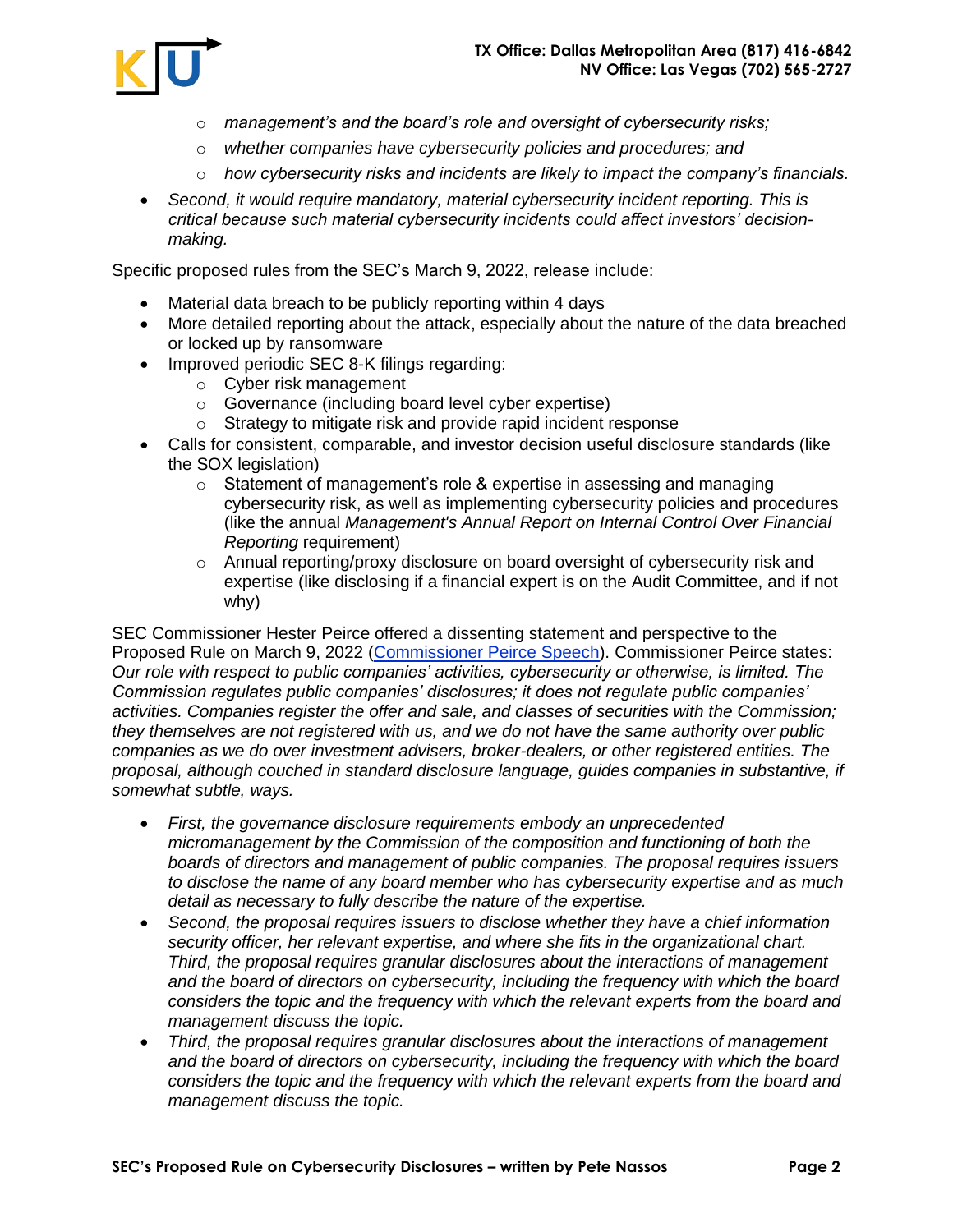

Commissioner Peirce goes on to use the analogue of the Proposed Rule to the SOX disclosure requirement relating to audit committee financial experts saying that *Congress mandated that foray into corporate governance, which, at least, was directly related to the reliability of the financial statements at the heart of our disclosure system. We are going a step further this time by requiring detailed disclosure about discrete subject matter expertise of directors and employees who are not necessarily executive officers or significant employees, and about the frequency of interactions between the board and management on a specific topic*.

Commissioner Peirce's Speech makes it clear that the integration of cybersecurity expertise into corporate decision-making likely is a prudent business decision; however, issuing such rules by the SEC without the appropriate supporting legislation (like SOX) is not within the SEC's governing mandate. She further notes that the proposed 4-day rule for material breach incident reporting could also have unintended consequences related to interfering with law enforcement activities and potentially causing additional loss.

The analogy and evolution of cybersecurity standards is similar to the development of corporate internal controls and related governance. The Treadway Commission's Committee of Sponsoring Organizations (COSO) developed the original COSO *Internal Control - Integrated Framework* in 1992, and it was revised in 2013. While comprehensive in supporting strong corporate internal control practices, it really did not gain wide-spread application until Congress passed SOX. The SOX legislation provided the foundation for specific governance practices and disclosures, requiring management's adoption of strong internal controls to assure reliability of their financial statements and other disclosures. Misrepresentation of such practices can lead to executives being prosecuted under US Federal law and facing significant fines and possible incarceration.

Complying with the spirit of COSO *Internal Control - Integrated Framework* involves referencing a set of policies and processes (i.e., 'controls'). Similarly, a 'cybersecurity risk management program' (CRMP) is a set of policies, processes, and control activities management puts into place to protect information and systems from security events that could compromise objectives. A CRMP defines the roadmap to detect, respond to, mitigate, and recover from security events in a timely manner.

# **SOC for Cybersecurity**

In a similar approach to improving cybersecurity hygiene and reporting governance, the American Institute of Certified Public Accountants (AICPA) created a cybersecurity risk management reporting framework, "System and Organizational Controls for Cybersecurity" [\(SOC](https://us.aicpa.org/interestareas/frc/assuranceadvisoryservices/aicpacybersecurityinitiative) for [Cybersecurity\)](https://us.aicpa.org/interestareas/frc/assuranceadvisoryservices/aicpacybersecurityinitiative) in 2017. It is oriented towards investors, bankers, management, board members, and other stakeholder to provide an independent opinion from an audit firm and report on the overall cybersecurity practices of the organization. Similar to how an auditor opines on the work of the company's CFO, Controller, and others; the SOC for Cybersecurity report includes an opinion on the work of the company's Chief Information Officer, and Security experts. The SOC for Cybersecurity report details an organization's cybersecurity risk management practices and controls in place to manage a cybersecurity attack.

Few organizations have undertaken a SOC for Cybersecurity examination, likely since they are voluntary as there is no legislation requiring such reports. This may eventually change as cyberrisks continue to increase with no end in sight. Many of the past breaches and resulting losses were caused by lax IT general controls and weak management oversight, as well as not being fully aware of cyber-risks. For instance, the 2021 data breach and pipeline operations shutdown at Colonial Pipeline was a result of a VPN connection that was 'forgotten about' and not monitored or upgraded to current encryption standards. Literally, their backdoor was left open. An